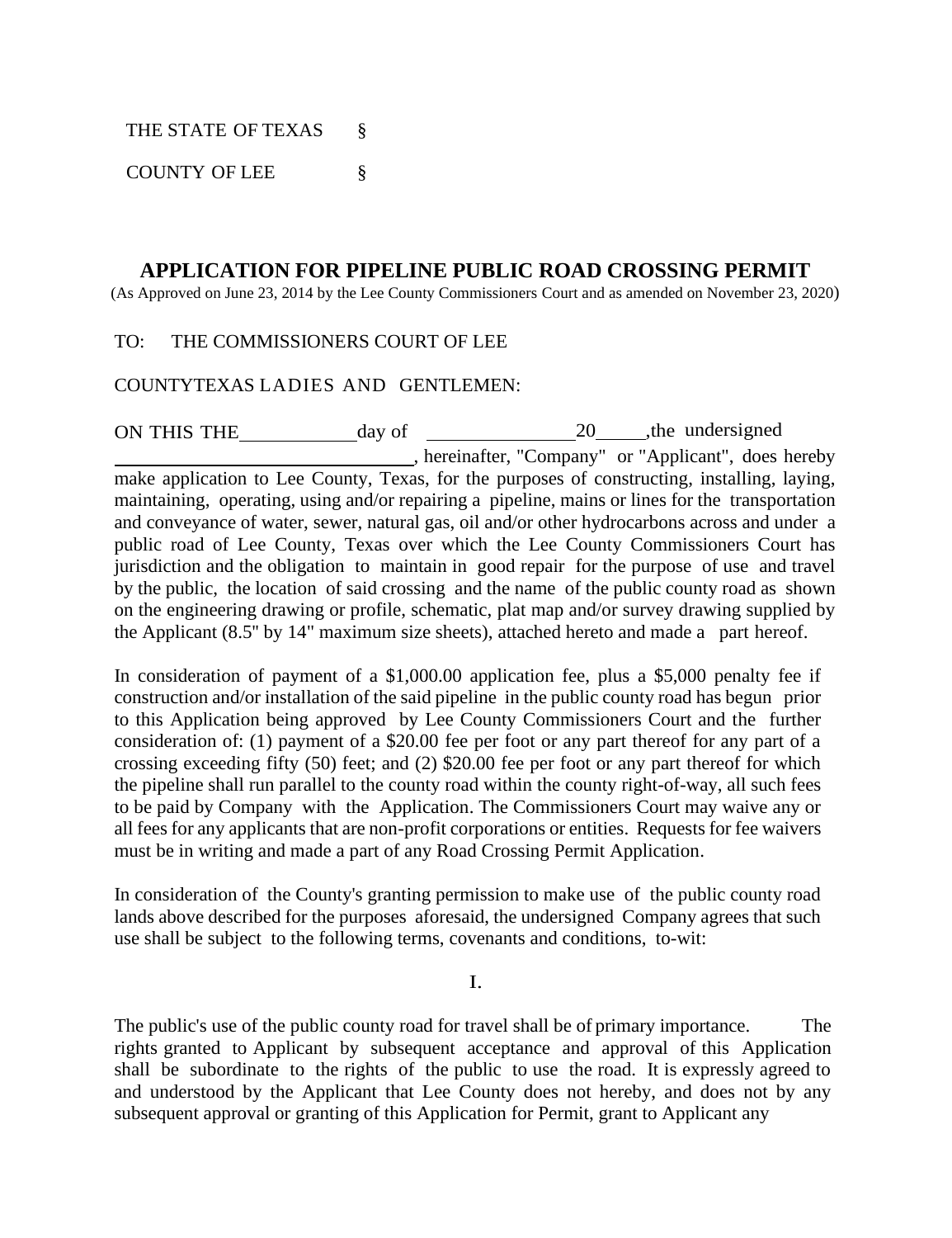right, claim, title, or easement in, to, under, upon, and/or across any public county road. No pipeline, main or line which is the subject of this Application shall ever be constructed, installed, laid, maintained, operated, used and/or repaired by the Applicant in such manner as to interfere with the use, operation, construction, maintenance, drainage or repair of the public road or roads, whether a county or state road, and in the event it shall develop that any pipeline, main or line which is the subject of this Application hereafter to be laid by the Applicant which in any manner interferes with the use, operation, construction, maintenance, drainage or repair of any existing public road, because of the depth at which the same has been laid, or for any other reason, the Applicant, upon request by the Commissioners Court so to do, shall promptly change or alter, at Applicant's sole expense, such pipeline, main or line, in such manner that the same will no longer interfere with such use, operation, construction, maintenance, drainage or repair of the public county road. Applicant agrees to make all changes, alterations and modifications to said pipeline, main or line which is the subject of this Application, as Lee County may require in connection with any future use, operation, widening, alteration, relocation, drainage, and/or paving of any public county road, all at the cost and expense of the Applicant at no cost and expense to Lee County.

### II.

It is understood that no pipeline, main or line shall ever be constructed, installed, laid, maintained, operated, used and/or repaired by Applicant in such a way or manner as to interfere with traffic, or so as to interfere with any drainage now or hereafter on or along such public road and that no pipeline, main or line shall ever be constructed, laid, maintained, operated, used and/or repaired by the Applicant in such a way as to constitute a danger or hazard, or to become a nuisance of any kind to anyone using any public road or living in the vicinity thereof.

### III.

The Applicant agrees as to the public county road involved with this Application that it shall in no way enter upon any property hereby affected for the purpose of constructing, installing, laying, maintaining or repairing any pipeline, main or line now existing or hereafter to exist unless it shall have first submitted to the Commissioners Court of Lee County, plans, specifications, engineering drawing or profile, schematics, plat map, survey drawing and/or description (8.5'' by 14" maximum size sheets) of construction, laying, maintenance or repair, as to fully describe the same.

#### IV.

Applicant shall give the County Commissioner of the Precinct in which is located the road crossing which is the subject of this Application, with reference to a public county road, and the Texas State Department of Transportation, with reference to a state highway or road, at least forty-eight (48) hours actual notice prior to the time of beginning of any work with reference to any such public road or highway. The County Commissioner of the Precinct, at his or her discretion, in which is located the road crossing which is the subject of this Application, or the Commissioner's representative, may be at the job site of the crossing when the work begins, and upon completion of the crossing job must give approval that the public road right of way at the crossing has been returned to full use by the public to the satisfaction of the Commissioner.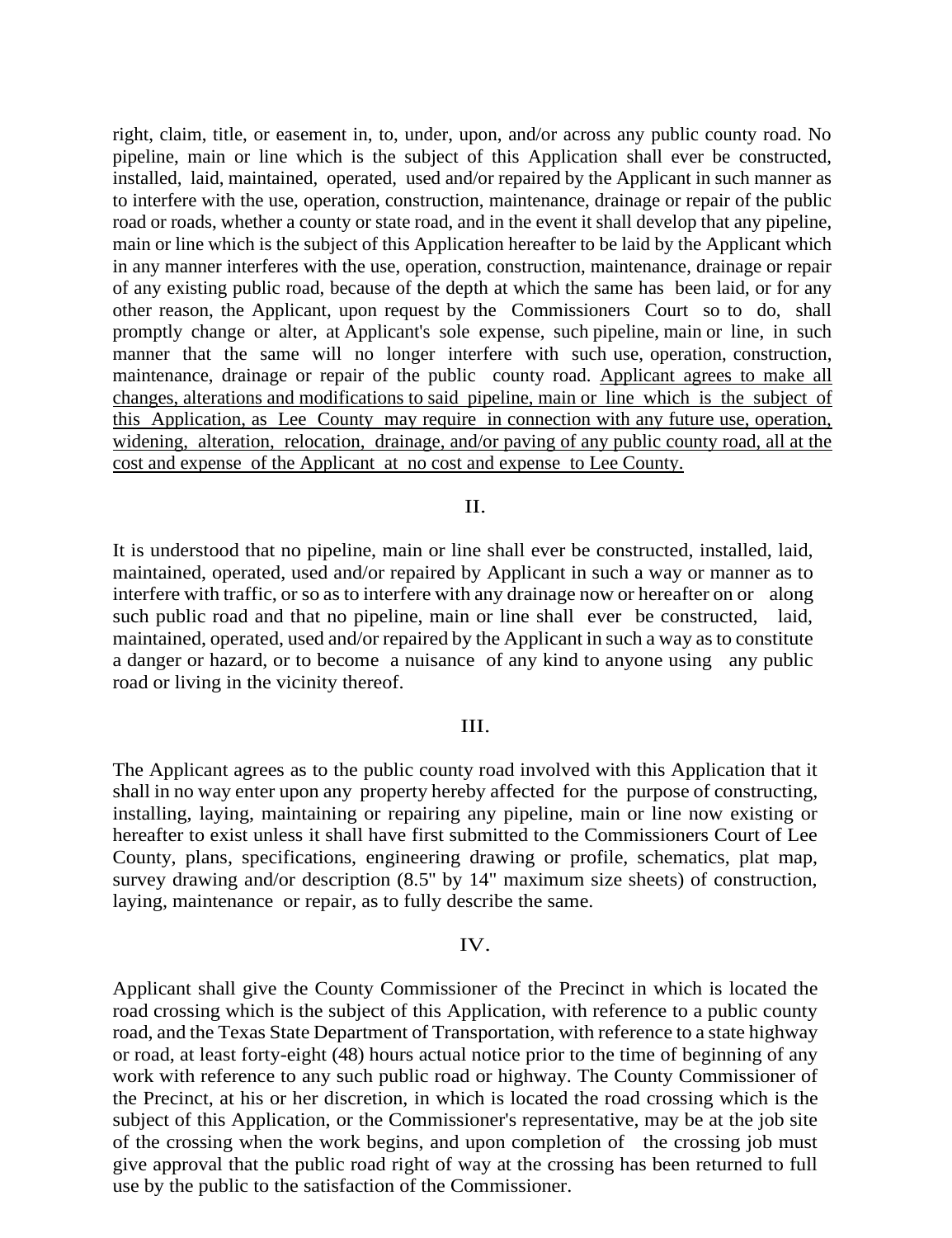It is understood and agreed by Applicant that all pipelines, mains or lines crossing any public county road shall be either bored, tunneled, jacked, or driven under the entire portion of the public road right of way, and also for a minimum distance of 10 feet away from each road right of way line; and that the section of pipeline, main or line placed through boring shall extend the full width of the public road right of way and also an additional 10 feet away from each road right of way line; and that all pipelines, mains or lines under such road right of way shall be placed through an iron or other approved casing of approximately two inches larger in diameter than the pipeline; or, as an alternative to casing, Applicant may install a heavier walled carrier pipe beneath the road right of way; provided, however, that in all instances the installation shall meet

all the requirements of the Department of Transportation as set forth in Title 49, Code of Federal Regulations, Part 192, and/or those same, similar or equivalent regulations as adopted by Texas Railroad Commission and any other regulations and rules promulgated by the Texas Railroad Commission applicable to the constructing, installing, laying, maintaining, operating, using and/or repairing a pipeline, mains or lines for the transportation and conveyance of natural gas, oil and/or other hydrocarbons; and provided further that the County Commissioner in whose precinct the crossing is being made, with the concurrence of the Commissioner Court, may require that the carrier pipe be cased beneath the roadway when in his opinion the best interests of Lee County would be served thereby. Said pipeline, main or line shall be placed at such depth so that there is a minimum of 6 feet from the top of the casing, or from the top of the pipe if there is no casing, to the top of the surface material of the roadway; and so that there is a minimum of 3 feet from the top of the casing, or from the top of the pipe if there is no casing, to the bottom of the ditch(es) in the road right of way; and so that there is a minimum of 3 feet from the top of the casing, or from the top of the pipe if there is no casing, to the surface of the land for the entire 10 feet distance away from each road right of way line, all as depicted in the illustrative drawing attached hereto and marked "Drawing1", andincorporated herein.

### VI.

The Applicant agrees that prior to the constructing, installing, and/or laying of the pipeline, Applicant will obtain a permit (or permits) or exemption certificate for the crossing described in this Application, from the Lee County Office of Floodplain Administration concerning the Lee County Flood Damage Prevention Order and concerning the development activity of constructing, installing, and/or laying of the pipeline. The Applicant further agrees that it will adhere to all County, State, and federal laws, statutes, codes, orders, rules and regulations applicable to the constructing, installing, laying, maintaining, operating, using and/or repairing the pipeline that is the subject of this Application. The Applicant further agrees that prior to the construction, installation, and laying the pipeline that is the subject of this Application, Applicant shall obtain the right from all necessary landowners to enter and perform work on the real property of landowners adjacent to the public road to construct, install, and lay the pipeline at the crossing described in this Application.

#### VII.

The Applicant agrees that Applicant and/or its contractor(s) shall provide and have in place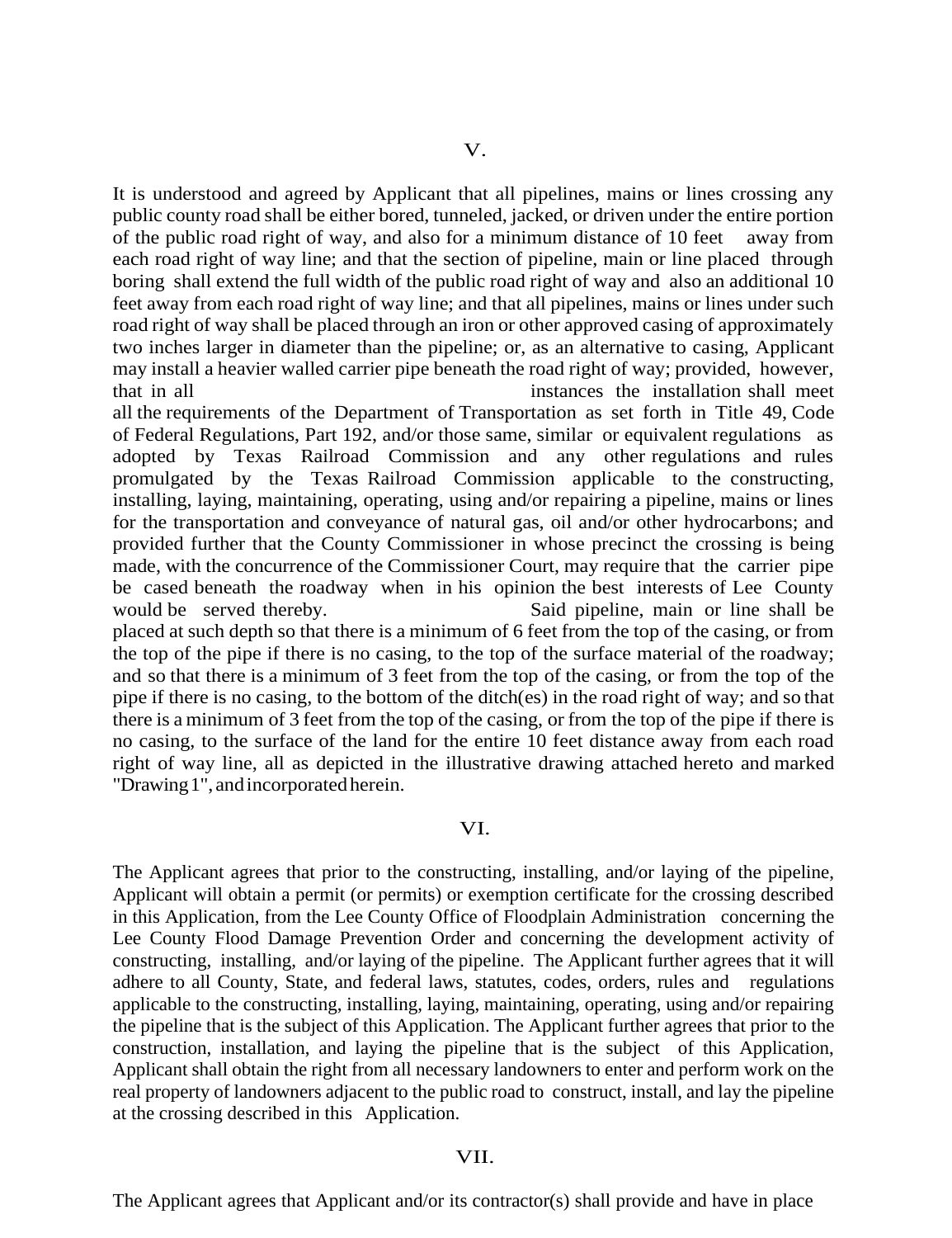all warning and traffic control signs and lights, barricades, flagmen when necessary, and safety signage prior to and at all times during the period of construction, installation, and/or laying of the pipeline at the crossing which is the subject of this Application, and as necessary prior to and at all times during maintenance and repair of the pipeline at the crossing.

#### VIII.

The Applicant agrees that, after the completion of the construction, installation, and/or laying of the pipeline at the crossing which is the subject of this Application, the Applicant will install and maintain permanent signs on each side of the public road right of way at the crossing, showing the current pipeline owner, the current emergency contact phone number for the owner, and identifying the product transported in the pipeline.

### IX.

The Applicant agrees to save and hold harmless and indemnify Lee County, Texas against any and all liability that Lee County may have or appear to have to any person whomsoever by reason of any act or thing that Applicant, its agents, servants, employees and contractors may do or cause to be done in the premises concerning the crossing of the public road by the pipeline.

### X.

In consideration of the granting of the privilege hereby petitioned and applied for, Applicant agrees that whenever it shall in any manner damage any County Road or other public structure by reason of any operation hereunder, it will immediately, at its own expense, restore the same to the condition that the same was in before the damage took place. Applicant further especially agrees that whenever the Lee County Commissioners Court shall notify it in writing that it, its agents, servants, employees and contractors have damaged any public county road, or other public structure, Applicant will commence the restoration thereof, in accordance with the terms hereof, within forty-eight (48) hours after the receipt of such notice, and prosecute such restoration to completion, diligently and continuously, and that in the event of Applicant's failure in such event to begin such restoration or repair within the time aforesaid, or in the event of its failure to therefore prosecute the same to completion, diligently and continuously, the Commissioners Court or its representative of said County, may take over the making of such restoration or repair with County employees, or through a private contractor, and complete and effect such repair or restoration at the expense of the Applicant, and that the action of the Lee County Commissioners Court, or its representative, in making such restoration or repair shall be binding upon the Applicant, and such Commissioners Court estimate or statement of the cost and expense incurred in making such repair or restoration shall be final, conclusive and binding upon the Applicant, and Applicant shall pay the cost incurred by Lee County in making and/or completing the restoration or repairs.

#### XL

It is agreed by Applicant that in the event Applicant enters upon any property hereby affected for the purpose of constructing, installing, laying, maintaining or repairing any pipeline, main or line of Applicant, now existing or hereafter to exist, in connection with any State road or highway, that Applicant shall comply with all conditions and requirements of the Texas State Department of Transportation or its authorized representative with reference to any matter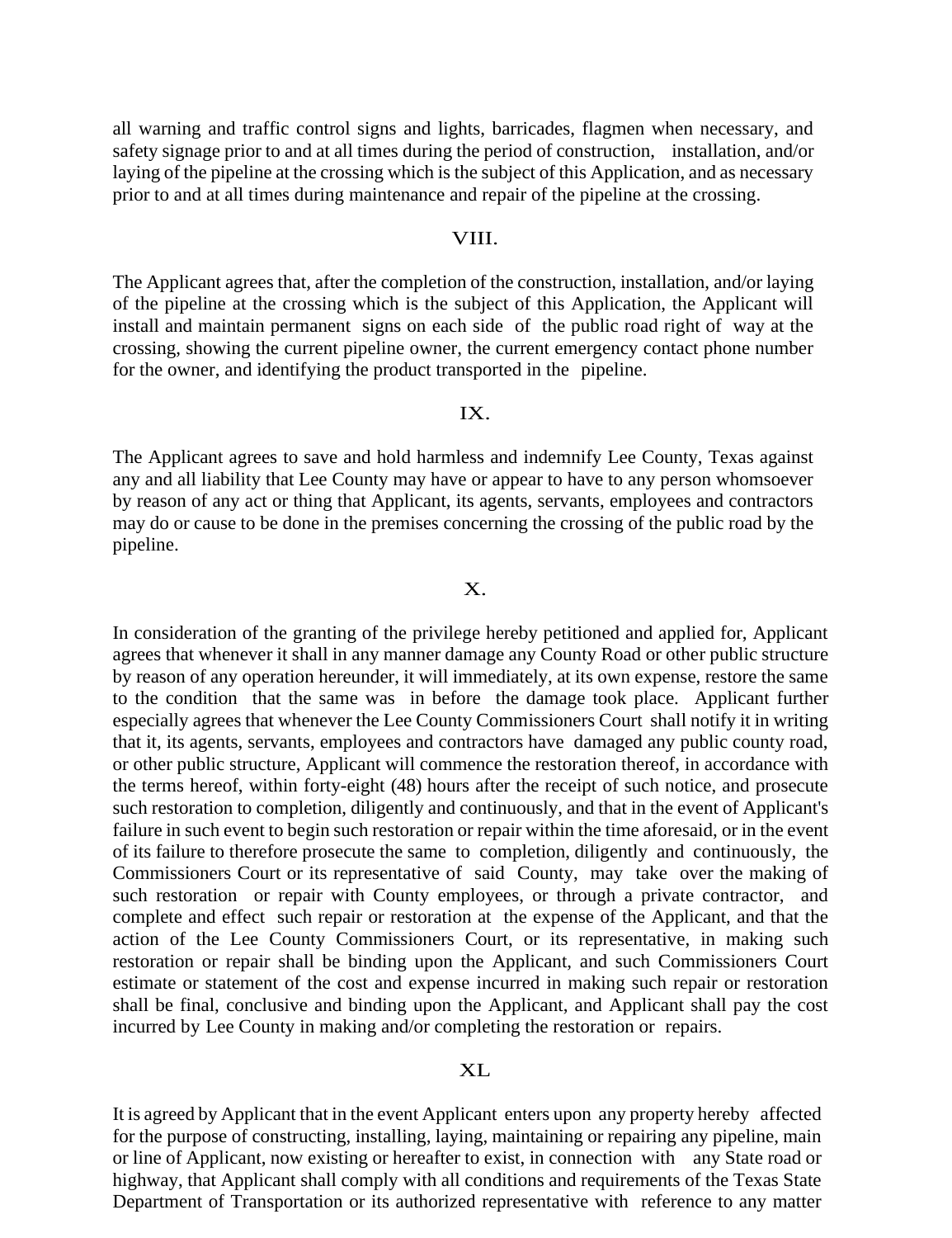pertaining to any such purposes.

# XII.

It is further agreed that the subsequent order of the Lee County Commissioners Court granting and approving this Application shall be and does constitute acceptance on the part of the County of the offer hereby made, and said order and this Application shall constitute a contract between the parties hereto and shall be binding upon the Applicant, its heirs, assigns, representatives and successors according to all the terms hereof.

### XIII.

This Application for Pipeline Public Road Crossing Permit shall expire 180 days after the same is approved by the motion and order entered into Commissioners Court Records of Lee County, Texas. After expiration of the same, a new Application for Pipeline Public Road Crossing Permit and payment of fees shall be required from the Applicant if the pipeline has not been installed prior to the expiration date of this permit.

# XIV.

Any variance from the rules and requirements set forth herein must be approved by the Lee County Commissioners Court. Variance requests must be in writing and made part of any Road Crossing Permit Application.

IN WITNESS WHEREOF, the Applicant has caused this instrument to be executed on this the day of , 20 .

Company (Applicant)

By:\_

Title

Address:

<u> 1980 - Johann Barbara, martxa amerikan personal (</u>

Phone: